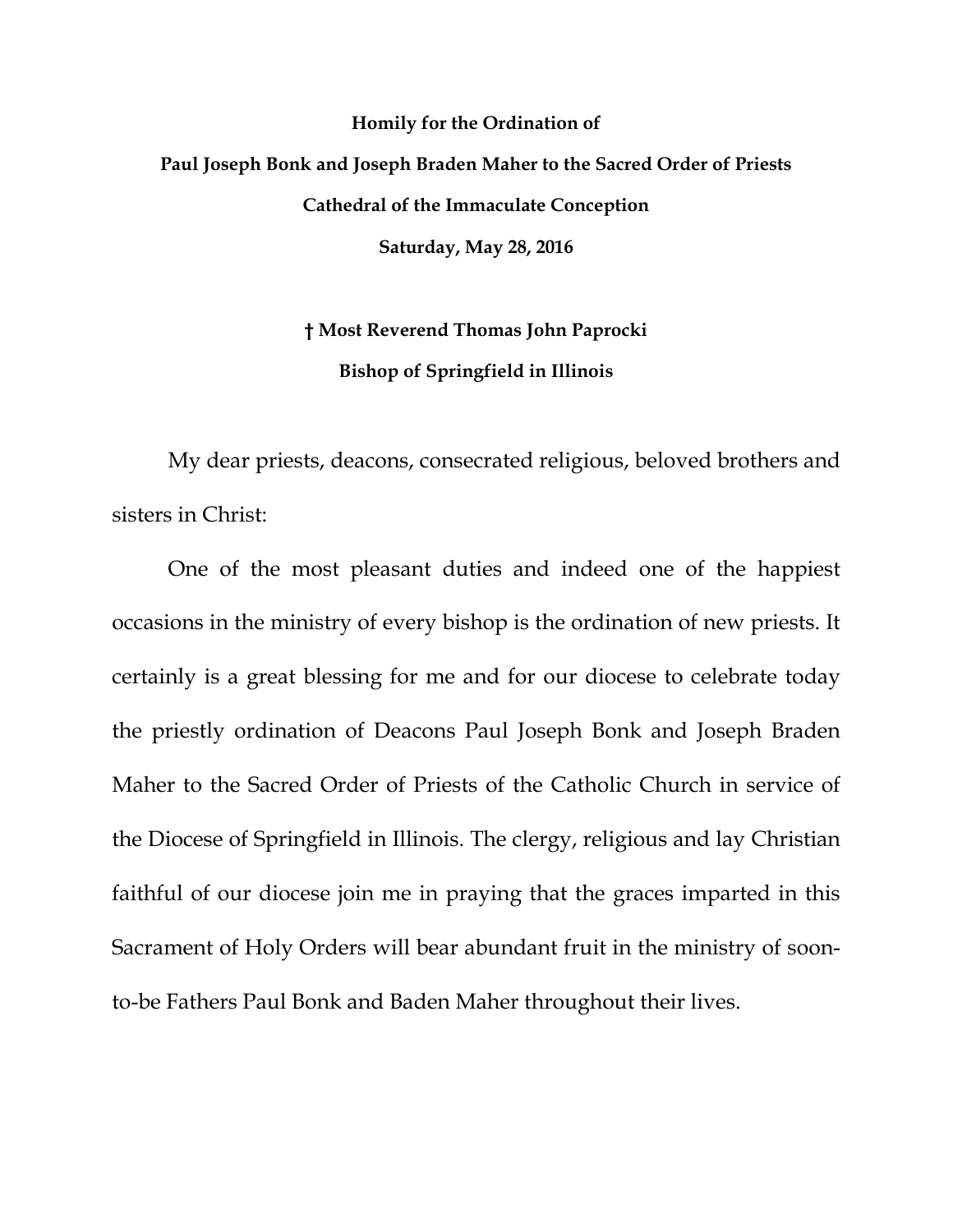Naturally, the ordination of priests takes place in the context of the Holy Sacrifice of the Mass. While the Eucharistic ritual is familiar to most of us here, the Rite of Ordination is a liturgical ceremony that perhaps many here in attendance today have not experienced before, so I would like to offer some explanation of the rituals and symbols that we will be using in this ordination liturgy. Symbols are intended to convey meaning, so it is essential that we understand the meaning behind the symbols if we are truly to appreciate their significance and participate fully in their celebration.

The rite of ordination for priests takes place within Mass following the bishop's homily after the scriptural readings proclaimed in the Liturgy of the Word. Standing before the bishop, those to be ordained together make five resolutions.

First, they resolve with the help of the Holy Spirit to discharge the office of priesthood in the presbyteral rank as worthy fellow workers with the Order of Bishops in caring for the Lord's flock.

Then they resolve to exercise the ministry of the Word worthily and wisely, preaching the Gospel and teaching the Catholic faith.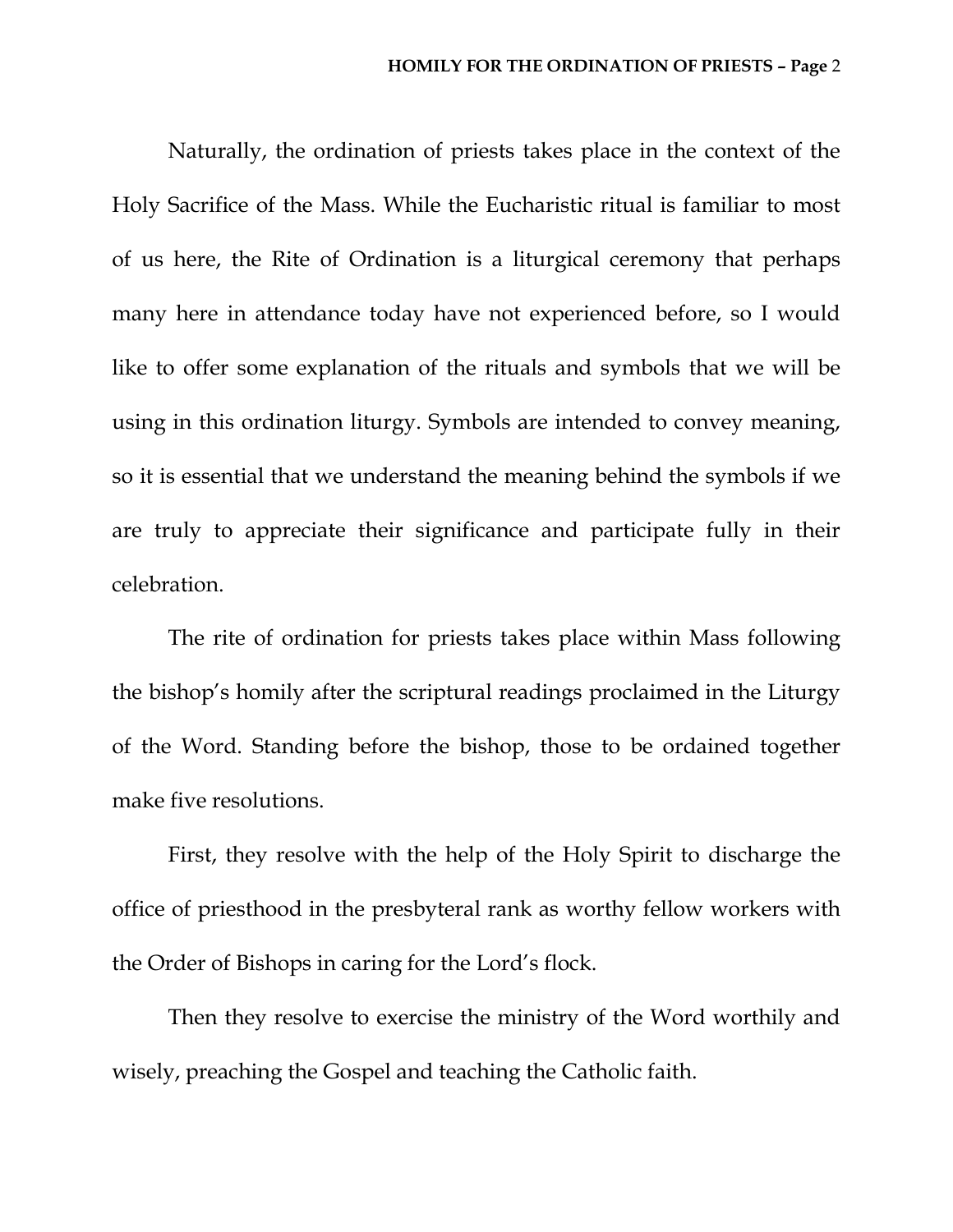Third, they resolve to celebrate faithfully and reverently the mysteries of Christ handed down by the Church, especially the sacrifice of the Eucharist and the sacrament of Reconciliation, for the glory of God and the sanctification of the Christian people.

Fourth, they resolve to implore God's mercy upon the people entrusted to their care by observing the command to pray without ceasing. This is done principally by praying the Liturgy of the Hours daily at the appointed times throughout the day.

Fifth, they resolve to be united more closely every day to Christ the High Priest, who offered himself for us to the Father as a pure sacrifice and to consecrate themselves to God for the salvation of all. This identification of the priest with the pure sacrifice of Christ the High Priest and being consecrated to God for the salvation of all is lived out in the commitment to chaste celibacy.

After the candidates for ordination declare their intention and their resolve to undertake the priestly office, each one to be ordained goes before the bishop and makes a promise of obedience. As he does so, he kneels before the bishop and places his hands between those of the bishop. The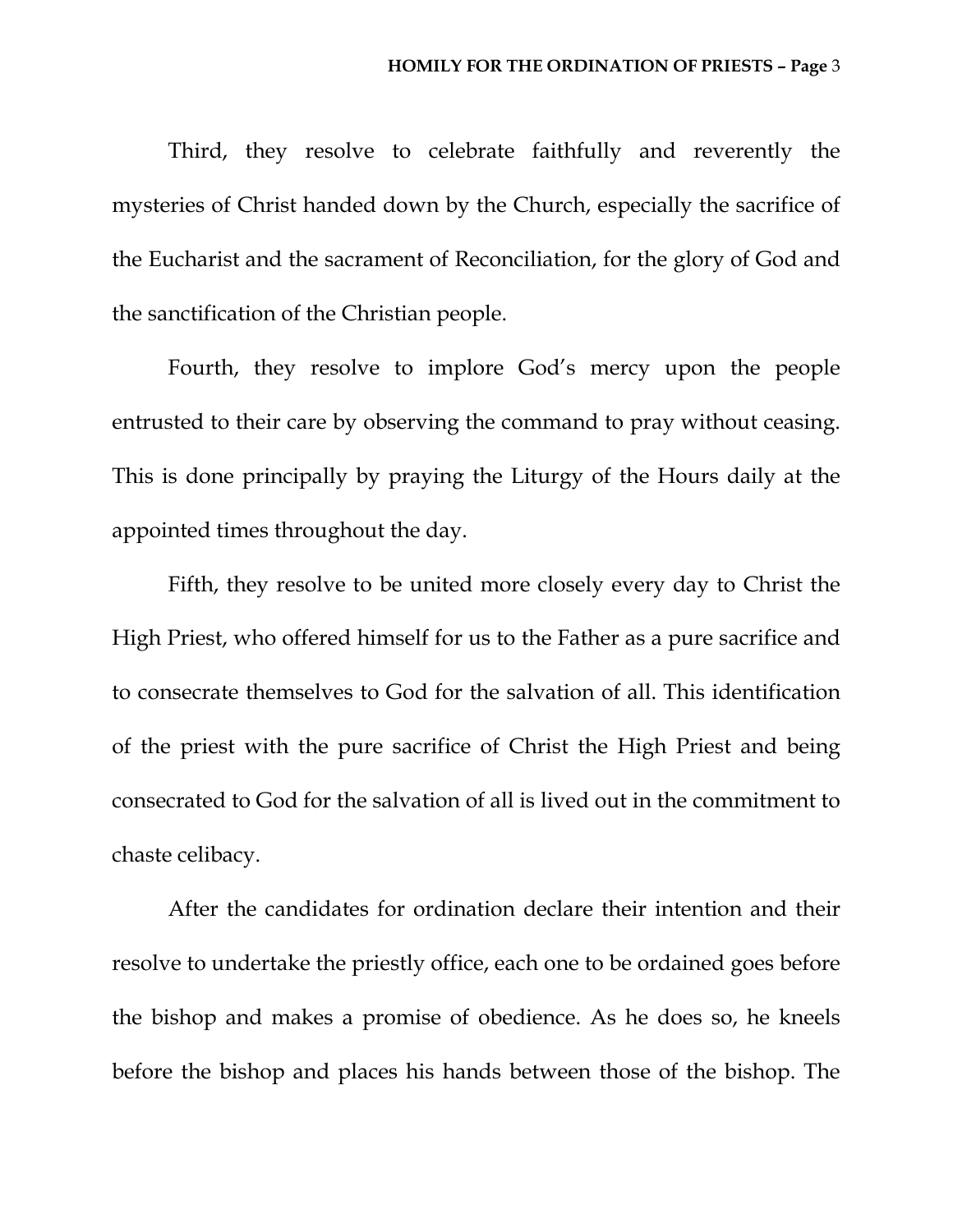bishop asks him: "Do you promise respect and obedience to me and my successors?" One of the commentaries on this promise says, "The man to be ordained must answer yes to this question if he is to be ordained." That might seem obvious enough, but it probably needs to be said! Then again, I have never had a candidate get this far and then say no!

A lot of time is spent in the seminary reflecting on these promises, which we who are ordained take very seriously because they are integrally related to our ministries and apostolic works.

The purpose of obedience, for example, is not a matter of arbitrarily imposing authority or seeking to exercise control for its own sake, but flows rather out of a sense of mission. The word "mission" comes from the Latin word *missio*, which means to send or dispatch someone. Just as Jesus sent his apostles and disciples on the mission to preach the Good News of God's Kingdom to all the nations, to baptize them and make them His disciples, clergy are sent by their bishop, who is a successor of the apostles, to continue the mission of Jesus Christ. Just as Jesus was obedient to the Father for the sake of our salvation, we are called to be obedient to God's will. Obedience is related to the mission of the Church in that none of us is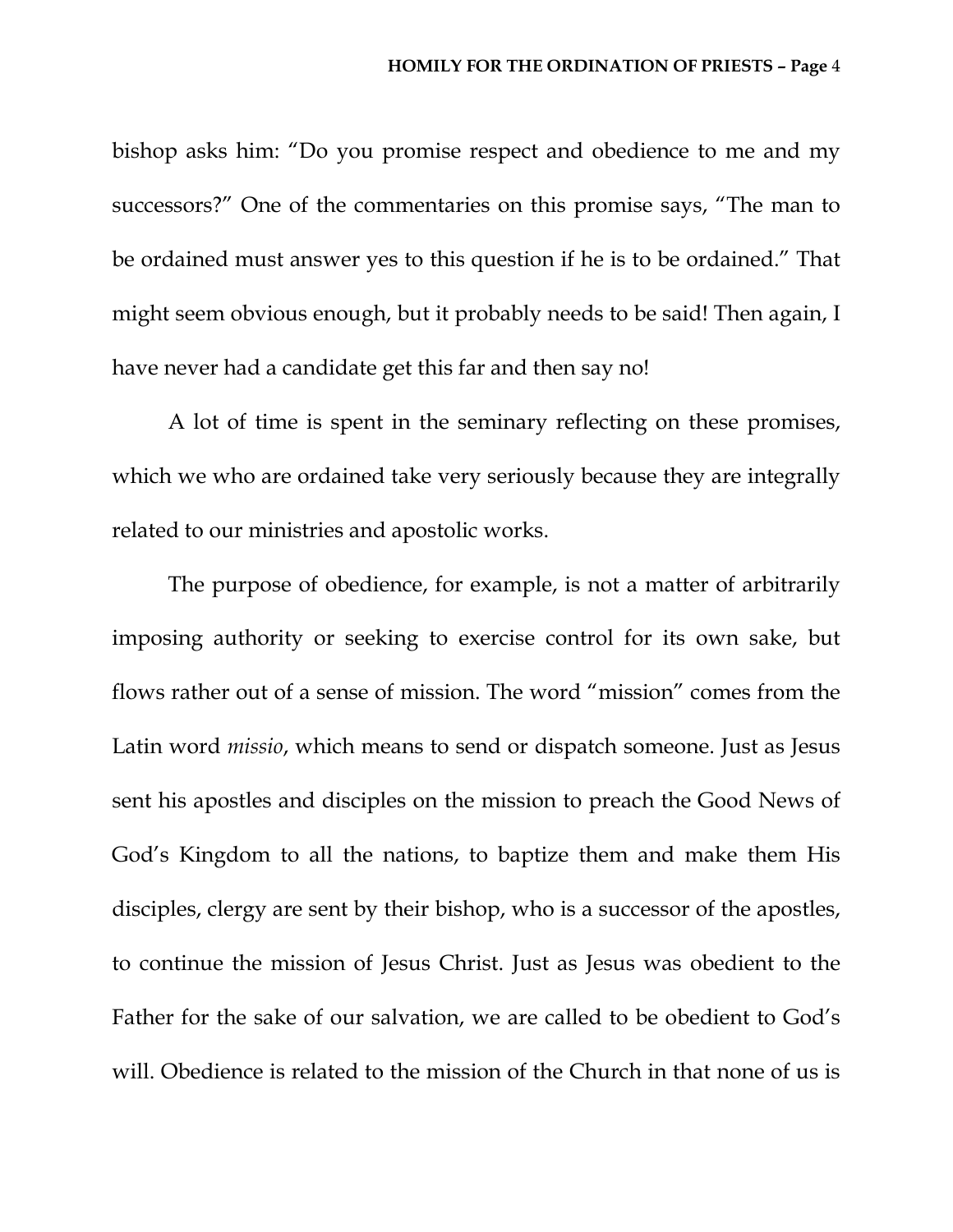a solo practitioner or lone ranger doing his own thing. Obedience in service of the mission helps to assure that the various ministries in a diocese are not done in a haphazard way out of personal whim, but are coordinated in an organized manner for the mission of the Church to be carried out in a coherent fashion.

The purpose of celibacy and chastity is not to encourage priests to be workaholics simply because they have more time to work since they do not have family responsibilities. Celibacy and chastity for the sake of the Kingdom of Heaven first of all point to the reality of the eternal life to which we are all called beyond life in this world. Celibacy and chastity also make the priest more available to minister to the needs of his parish family without the responsibilities of a biological family which are the priority of those called to the vocation of marriage and family life in the Sacrament of Matrimony.

The pledge to pray the Liturgy of the Hours daily is in keeping with one of the most basic expectations of the Church, as the faithful regularly ask their priests to pray for various intentions.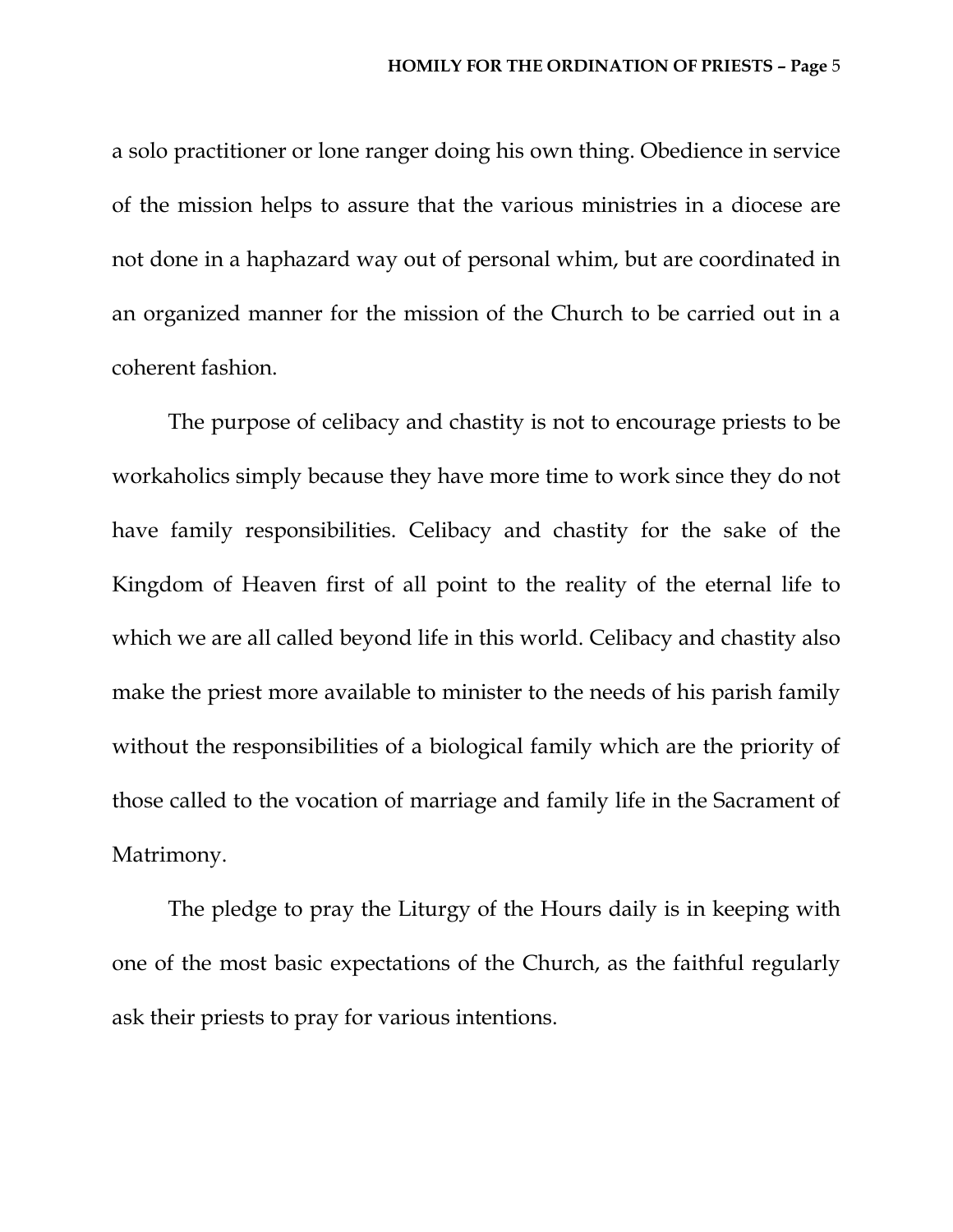When these promises have been publicly proclaimed, the candidates then lie prostrate on the floor and the Litany of the Saints is sung, symbolizing the candidates' unworthiness for the office to be assumed and their dependence upon God and the prayers of the Christian community. This litany of supplication prays for the intercession of the saints in order that God may look favorably upon those to be ordained.

A prayer then follows asking that the Holy Spirit may be poured upon them. While these prayers are being prayed, the faithful are to join their prayers for the candidates to those of the bishop.

The essential matter of the Sacrament of Holy Orders is the laying on of hands and the essential form of the Sacrament is the prayer of ordination. Only a bishop can ordain a priest because he shares in the ministry of Jesus passed down through the apostles. At the ordination of a priest, the ordaining bishop lays hands on each man to be ordained a priest. This is done in silence. All of the priests who are present then lay hands on each candidate as well. This communal laying on of hands is to symbolize the fact that they are to be ordained into the presbyteral college of the local Church. This is in keeping with an ancient text found in the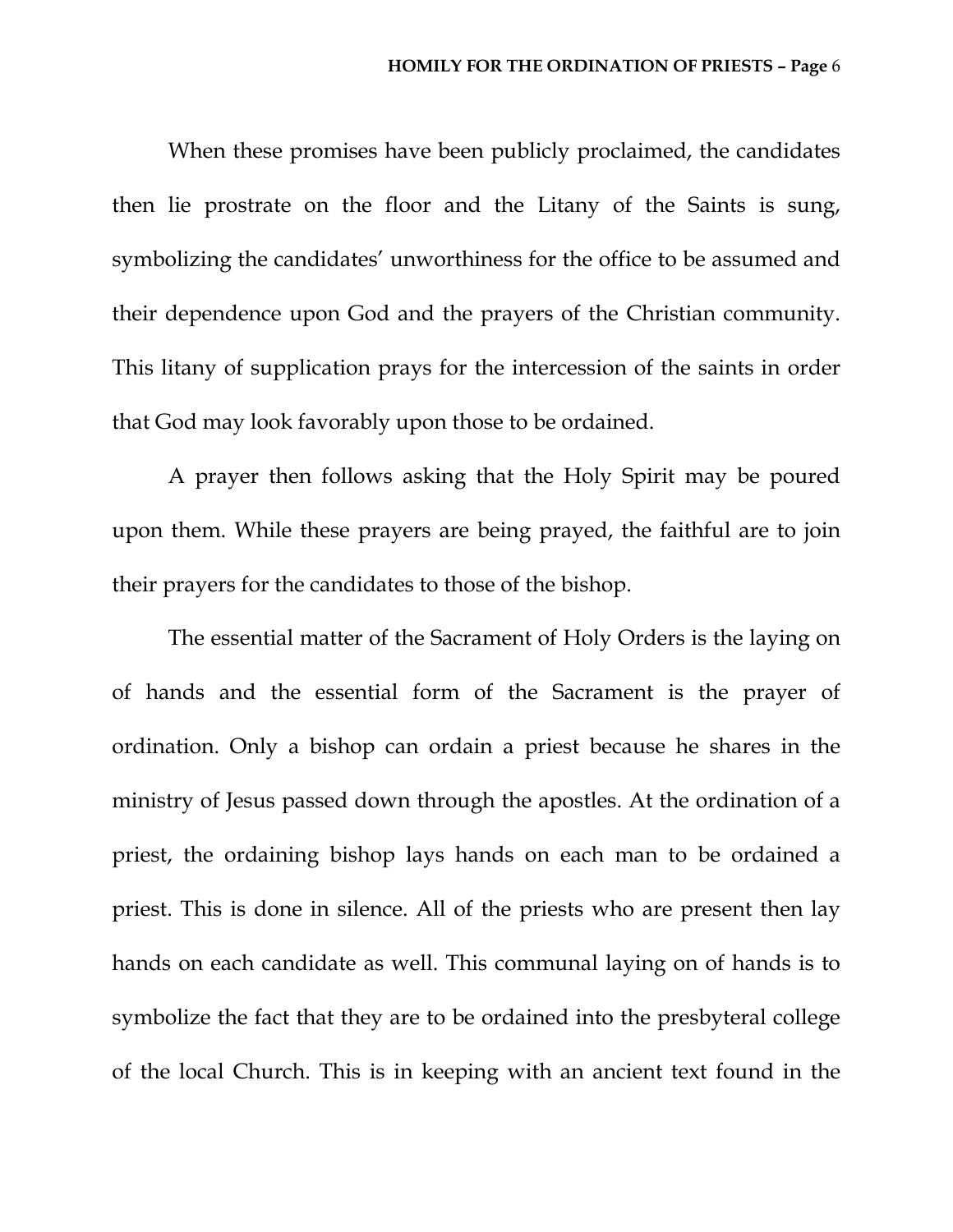*Apostolic Tradition* which is believed to have been written by Hippolytus in 280 A.D. He states that this common laying on of hands takes place at a priest's ordination, because "they all have a common and similar spirit." By this ritual the ordaining bishop and the other priests invoke the Holy Spirit to come down upon the one to be ordained, giving him a sacred character and setting him apart for the designated ministry.

The bishop alone then says the prayer of ordination. It alludes to Aaron and the seventy elders called by Moses as Old Testament figures that prefigure the priests who will work as coworkers of the bishop. The prayer is directed to the Father, who by the power of the Holy Spirit provides for the various forms of ministry within the Church of Christ. After speaking of the various forms of ministry exercised within the Church, it states that the priests are those who assist the apostles in making Christ present in the Church today. It asks for the spirit of holiness for the new priests so that they may help to sanctify God's people. It also asks that they may be configured to Christ the priest and spotless victim. While this prayer is being prayed, the faithful are to join their prayers silently to those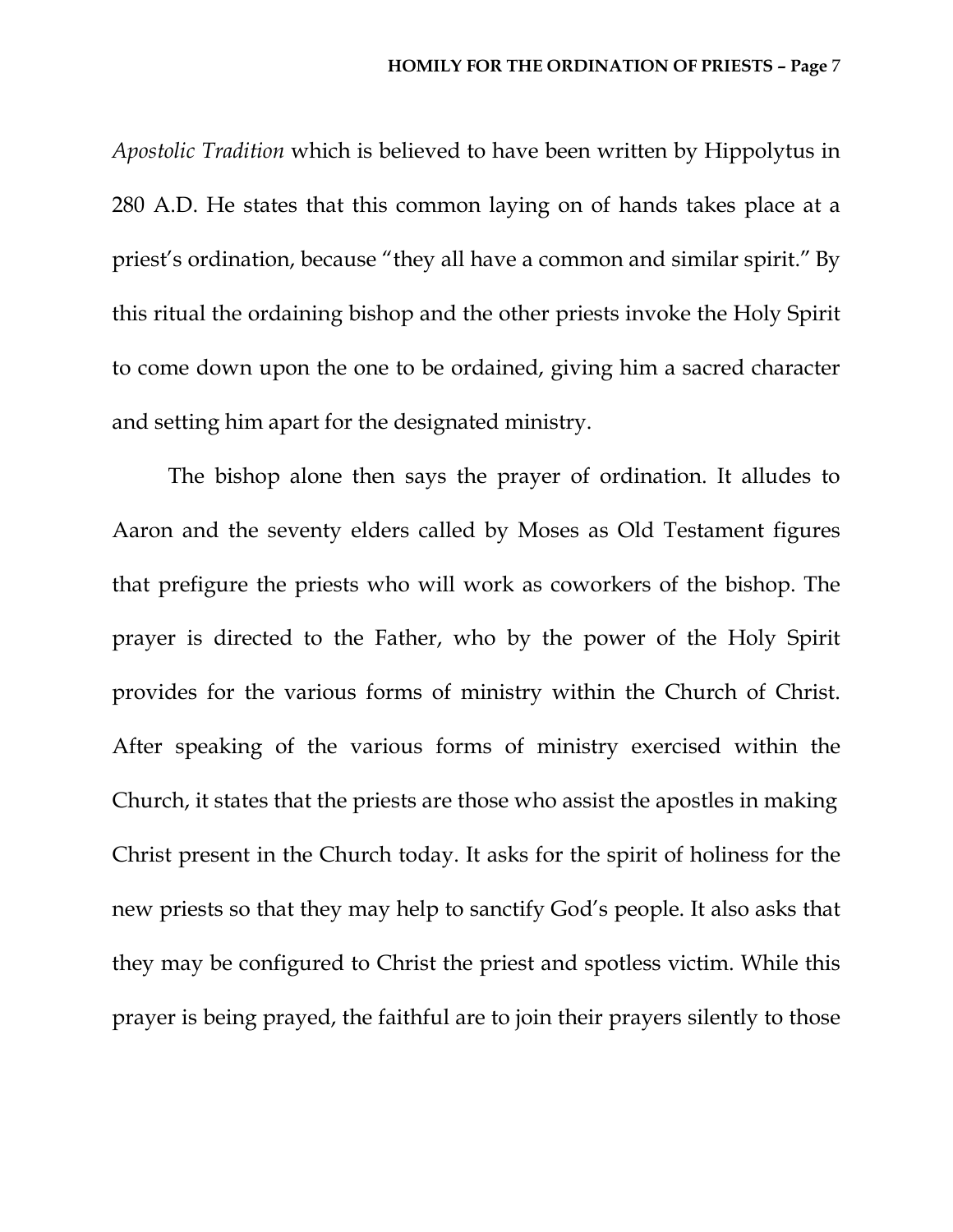of the bishop. Once this prayer is concluded, the men being ordained are priests. The rites which follow are explanatory rites.

The first explanatory rite consists in the bestowal of the stole and chasuble upon the newly ordained. Each of the deacons to be ordained priests entered the Cathedral wearing a stole diagonally across his chest tied at the side as for a deacon. It is now adjusted to be worn as proper for a priest, over the shoulders hanging down on both sides of his chest. The stole symbolizes the authority and responsibility to serve in imitation of Christ. It reflects the line from Scripture: *"For my yoke is easy and my burden light"* (Matthew 11:30). Another priest assists in this and then helps the new priest to put on the outer garment called a chasuble. This is the proper vestment for a priest and bishop to wear for the celebration of the Eucharist. It is given to a priest because only he and a bishop may validly celebrate the Mass. He is to wear this whenever he presides at Mass.

The bishop then anoints the palms of the hands of each of the new priests. As he does so, he says: "The Lord Jesus Christ, whom the Father anointed with the Holy Spirit and power, guard and preserve you, that you may sanctify the Christian people and offer sacrifice to God." Anointing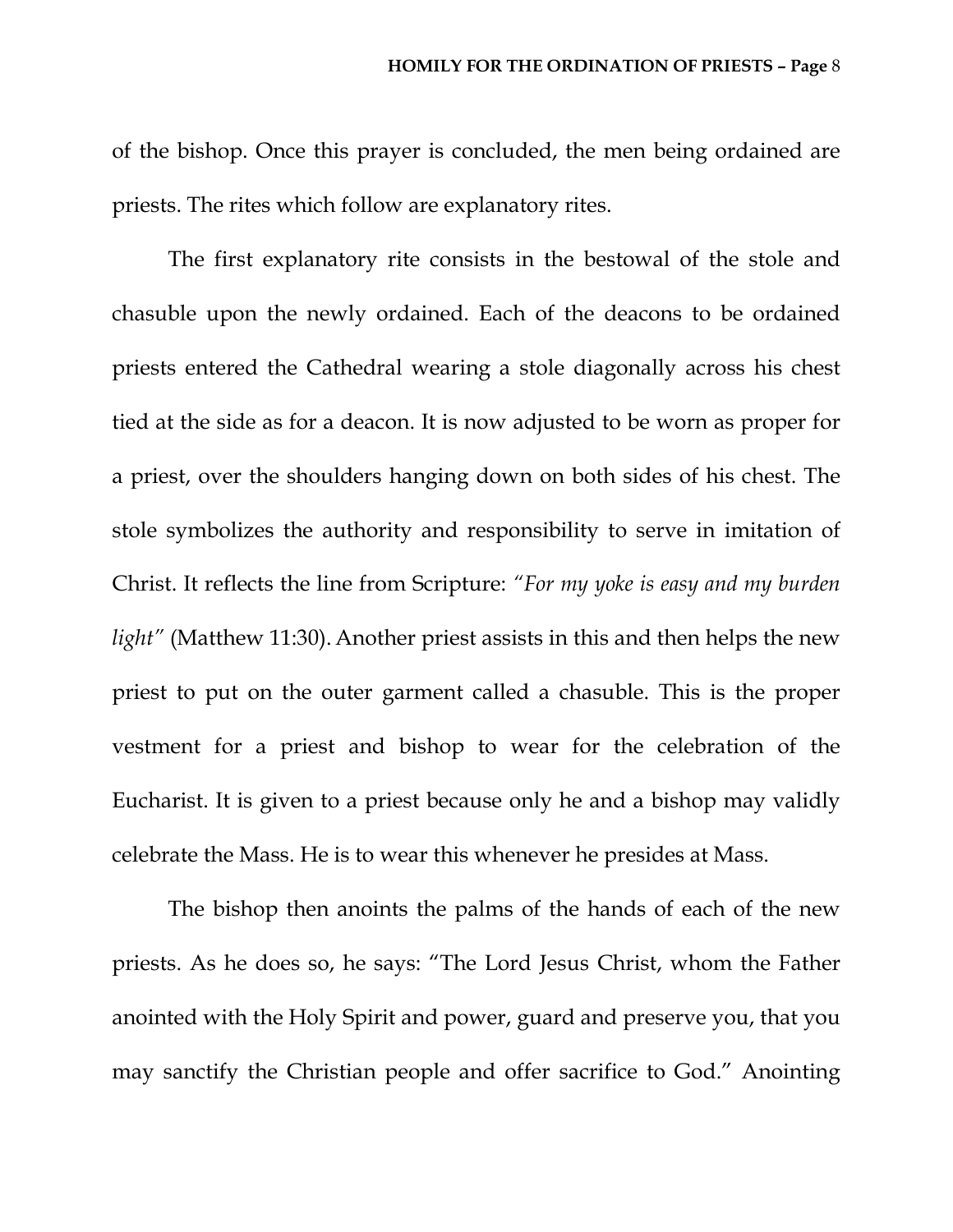with oil stems from the Old Testament and indicates that someone or something is being set apart for a sacred task or duty. The anointing of the hands signifies that the hands of the newly ordained priest are being prepared for performing his priestly duties and handling the sacred vessels which will be part of the priestly ministry, for example, consecrating the bread and the wine, anointing the sick and blessing people. It also symbolizes the priest's distinctive participation in Christ's priesthood by the sacrifice he will offer with his hands.

A paten holding the bread and a chalice containing wine mixed with water for the celebration of Mass are then presented to the newly ordained priests. These are the symbols of the priest's duty to offer the sacrifice of the Holy Eucharist at Mass and to follow the example of Christ crucified. The bishop presents them to each newly ordained priest saying: "Receive the oblation of the holy people, to be offered to God. Understand what you do, imitate what you celebrate, and conform your life to the mystery of the Lord's cross." This gesture ties the rite of ordination directly to the Eucharistic context and to the priest's service on behalf of the people of God.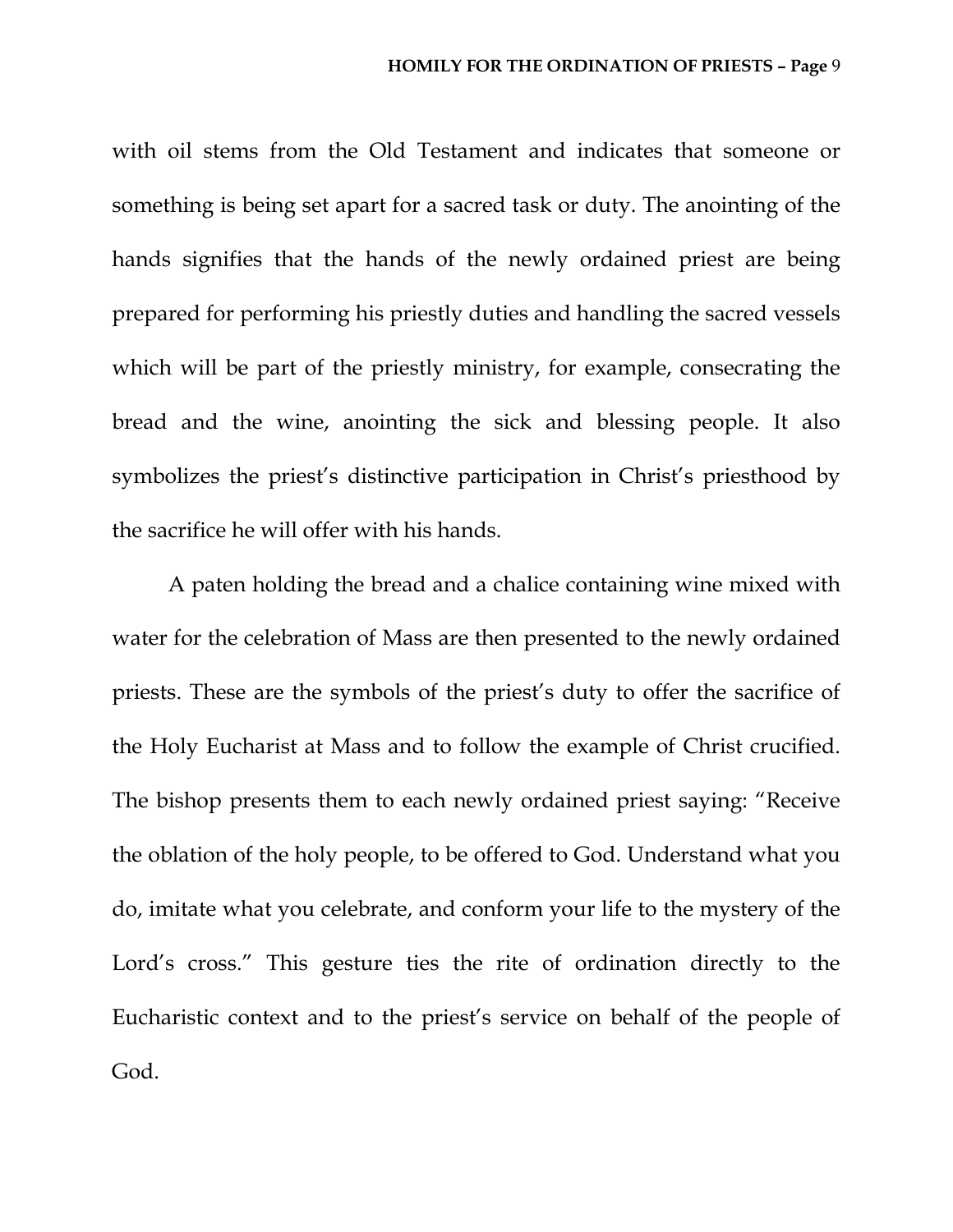The bishop and representatives of the presbyterate give the sign of peace to the newly ordained priests. This signifies their admittance to the rank of co-workers with the bishop and the other members of the local clergy who assist the bishop in his diocese. This does not replace the rite of peace later during the Liturgy of the Eucharist. The sign of peace will be exchanged among all the members of the assembly at the usual time just before receiving Holy Communion.

The Mass then continues as usual, with the newly ordained serving as concelebrants with the bishop and the other priests present.

When I administer the Sacrament of Confirmation, it is customary for me to sing a song as part of my homily. During the past year, I have been singing a song called "Oceans (Where Feet May Fail)" by Hillsong United[.1](#page-11-0) I have become increasingly fond of this song the more I have sung it. As I reflect on the lyrics, it occurs to me that this song is also very appropriate for the Sacrament of Holy Orders, as the lyrics express very well how the Holy Spirit will lead us and strengthen our faith as the Lord calls us to follow Him without fear upon the waters of the great unknown.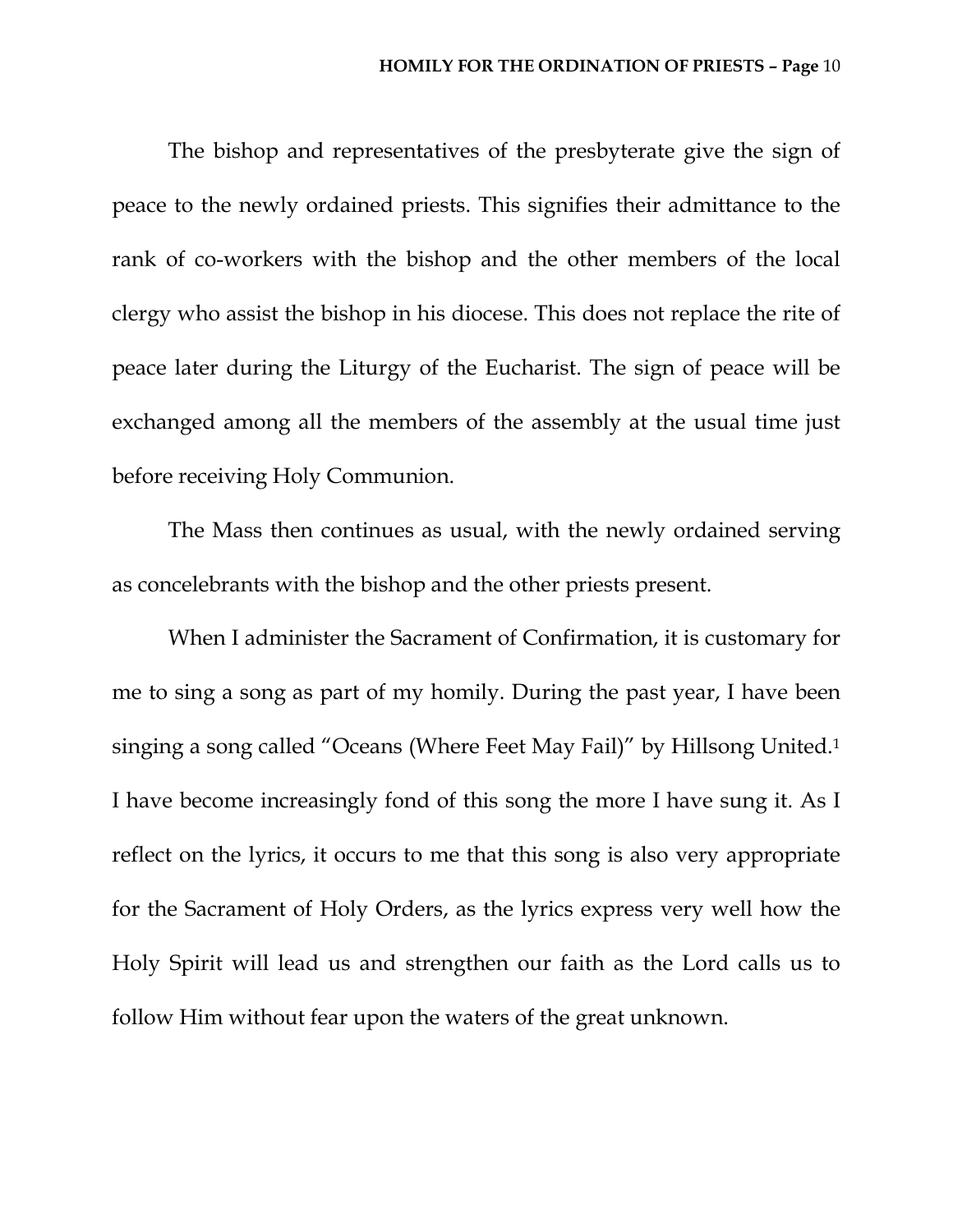You call me out upon the waters The great unknown, where feet may fail And there I find You in the mystery In oceans deep, my faith will stand …

And I will call upon Your name And keep my eyes above the waves When oceans rise My soul will rest in Your embrace For I am Yours and You are mine …

Your grace abounds in deepest waters Your sovereign hand, will be my guide Where feet may fail and fear surrounds me You've never failed and You won't start now

So I will call upon Your name And keep my eyes above the waves When oceans rise My soul will rest in Your embrace For I am Yours and You are mine

…

…